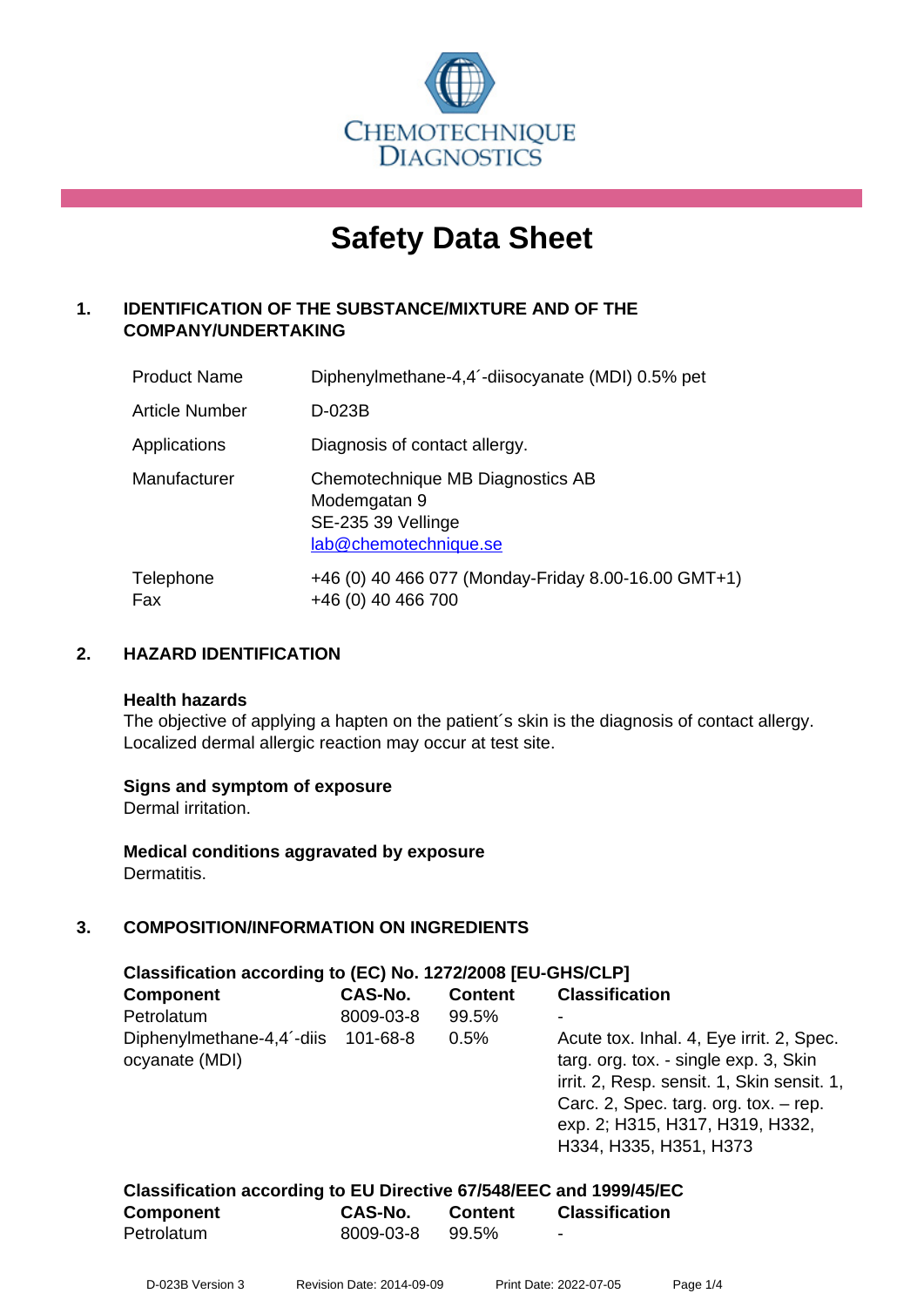| Diphenylmethane-4,4 <sup>-</sup> -diis | 101-68-8 | $0.5\%$ |
|----------------------------------------|----------|---------|
| ocyanate (MDI)                         |          |         |

#### **4. FIRST AID MEASURES**

**Emergency and first aid procedures** Obtain medical attention.

#### **5. FIRE-FIGHTING MEASURES\***

#### **Suitable extinguish media**

CO2, powder or water spray. Fight larger fires with water spray or alcohol resistant foam.

**For safety reasons unsuitable extinguishing agents** Water with full jet.

**Special protective equipment for fire-fighters** Wear self-contained respiratory protective device. Wear fully protective suit.

\*Data is shown for petrolatum only

#### **6. ACCIDENTAL RELEASES MEASURES**

**Steps to be taken if material is released or spilled** Contain and place in a closed container.

## **7. HANDLING AND STORAGE**

**Precautions to be taken in handling and storage**

Store dark below -18°C. Avoid extended exposure to light. FOR EXTERNAL USE ONLY.

## **8. EXPOSURE CONTROLS/PERSONAL PROTECTION**

**Respiratory protection** Not required.

**Ventilation** Local exhaust.

**Protective gloves** Disposal gloves.

#### **Eye protection**

Not required with normal use.

## **Work/Hygienic practices**

Wash hands after each use.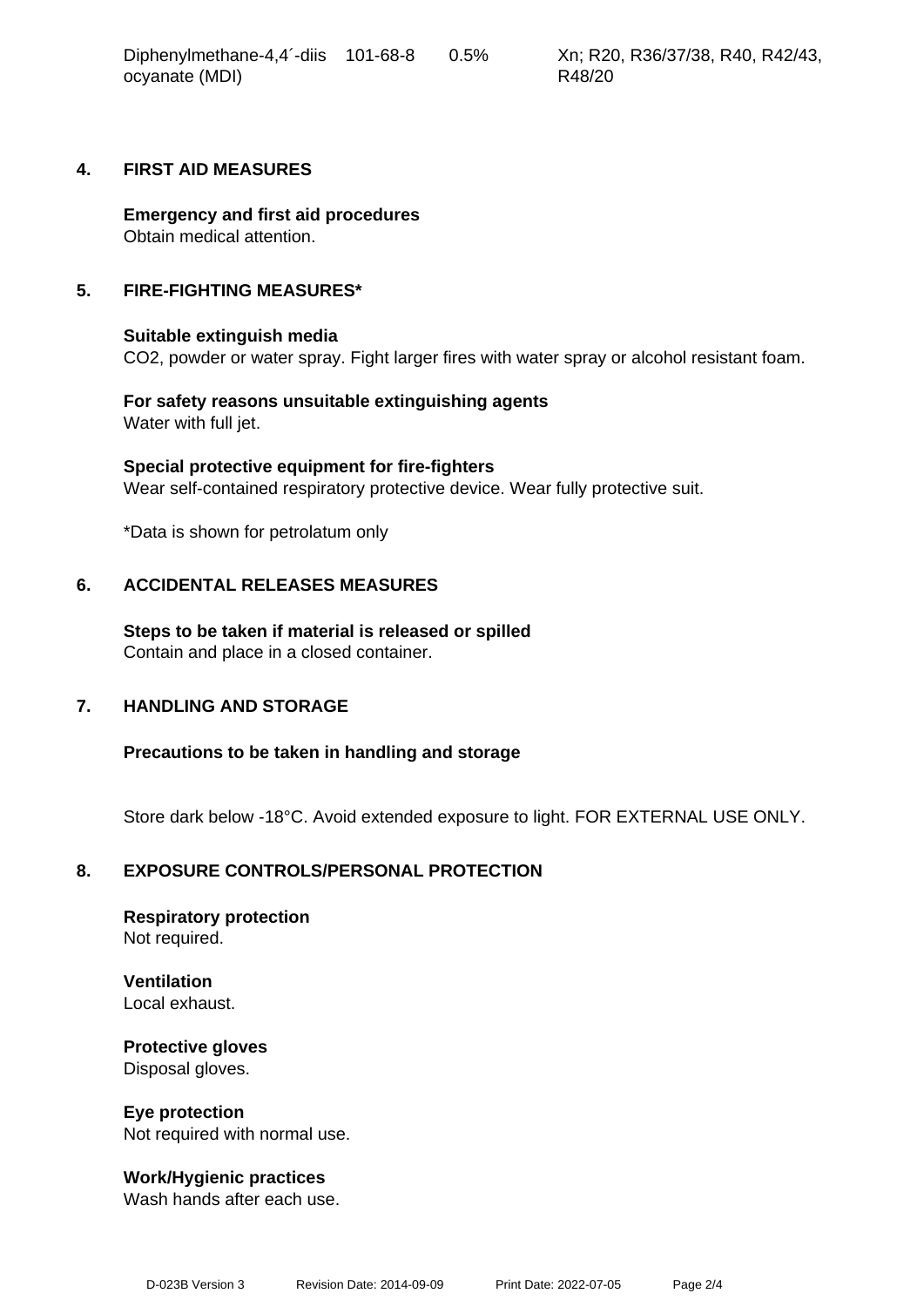# **9. PHYSICAL AND CHEMICAL PROPERTIES**

| Appearance | Ivory White Semi-solid |
|------------|------------------------|
| Odour      | Odourless              |

Melting point\* 50-55° C Boiling point\* No data available Flash point\* >100°C Density\* No data available. Solubility in/Miscibility with Water\*

Self ignition\* Product does not self ignite. Danger of explosion\* Product does not present an explosion hazard. Insoluble

\*Data is shown for petrolatum only

# **10. STABILITY AND REACTIVITY**

#### **Incompability**

May react with strong oxidizing agents.

#### **Stability**

Stable at recommended storage conditions.

#### **Hazardous byproducts**

Combustion may generate CO, CO2 and other oxides.

**Hazardous polymerization** Will not occur.

## **11. TOXICOLOGICAL INFORMATION**

No data available.

## **12. ECOLOGICAL INFORMATION**

No data available.

## **13. DISPOSAL CONSIDERATIONS**

**Waste disposal method** Comply with federal, state/provincial and local regulation.

## **14. TRANSPORT INFORMATION**

Not dangerous goods.

## **15. REGULATORY INFORMATION**

The classification is according to the latest editions of the EU lists, and extended by company and literature data.